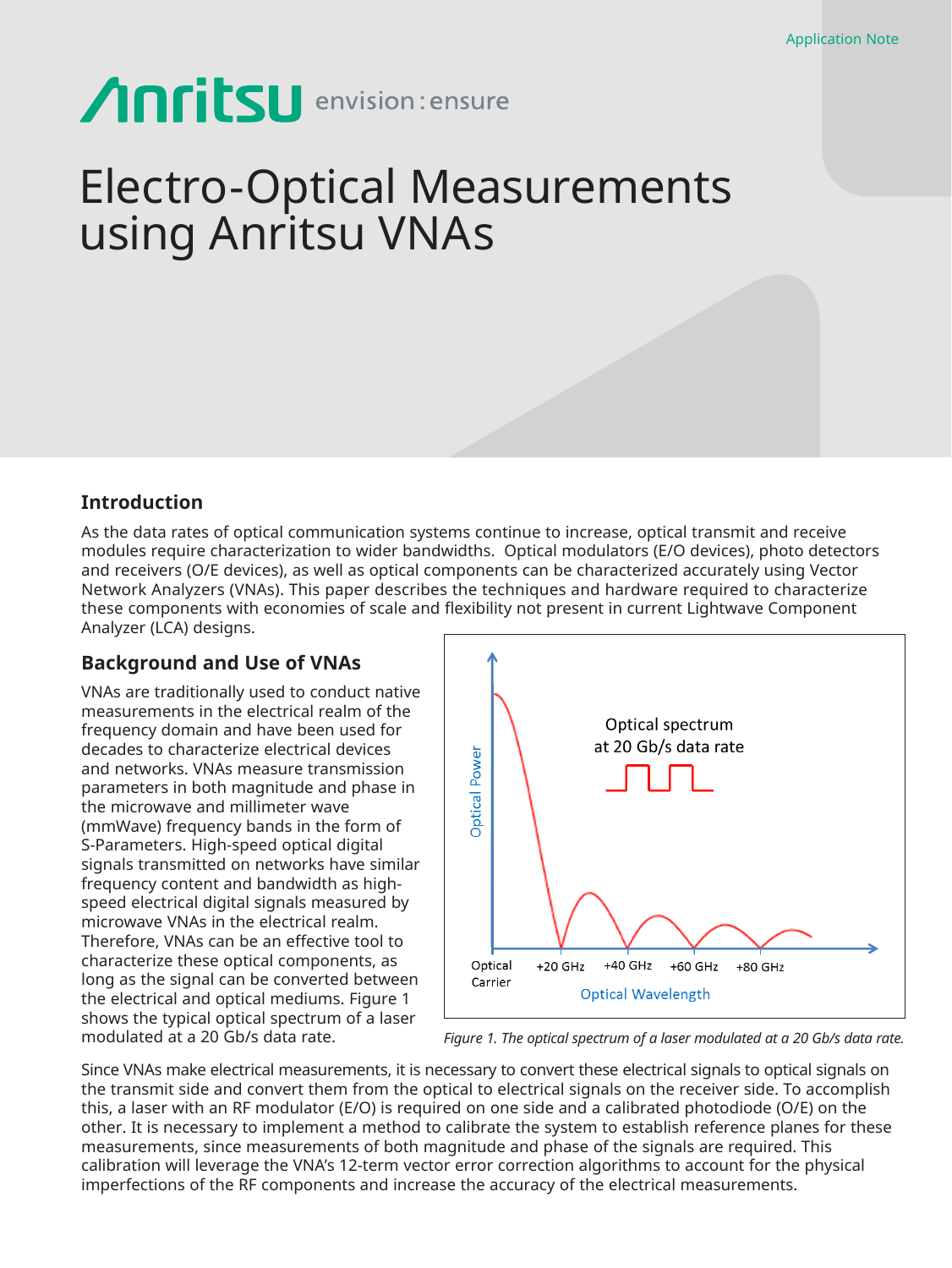Finally, having the ability to de-embed components is very useful in moving the measurement planes from the electrical to the optical realm. Anritsu VNAs have these native capabilities on the instrument, so there is no need for additional software.

## **System Calibration**

A standard 2-port electrical calibration is conducted on the VNA to establish the electrical calibration reference planes, as shown in Figure 2. A laser and optical modulator are used to convert the electrical stimulus from the VNA output to optical. This results in an optical stimulus at a wavelength determined by the laser that is modulated with an electrical sinusoidal CW signal. This signal is swept in frequency over a desired measurement bandwidth.

A photodiode is used to convert the optical signal back to an RF signal that can be measured by the VNA. The receiver at the VNA's RF input is tuned to the RF frequency with which the optical signal is modulated.

Because of its architecture, the Anritsu VNA can be tuned to a very narrow instantaneous bandwidth for a very high signal-to-noise (S/N) measurement. The VNA converts these individual measurements into a forward transmission characteristic. It samples the RF output signal and compares it with the measured RF input signal to determine an S21 for each measurement. S21 is the ratio of RF in/RF out, and has both magnitude and a phase terms.

In Figure 2, the device under test (DUT) can either be an optical modulator or a photodiode.



*Figure 2. Basic E/O and O/E setup showing the calibrated RF reference planes and reference planes after de-embedding.*

This relative transfer function does not take into account the variations in laser output power or optical loss in the fiber, as these don't generally influence the electrical transmission response.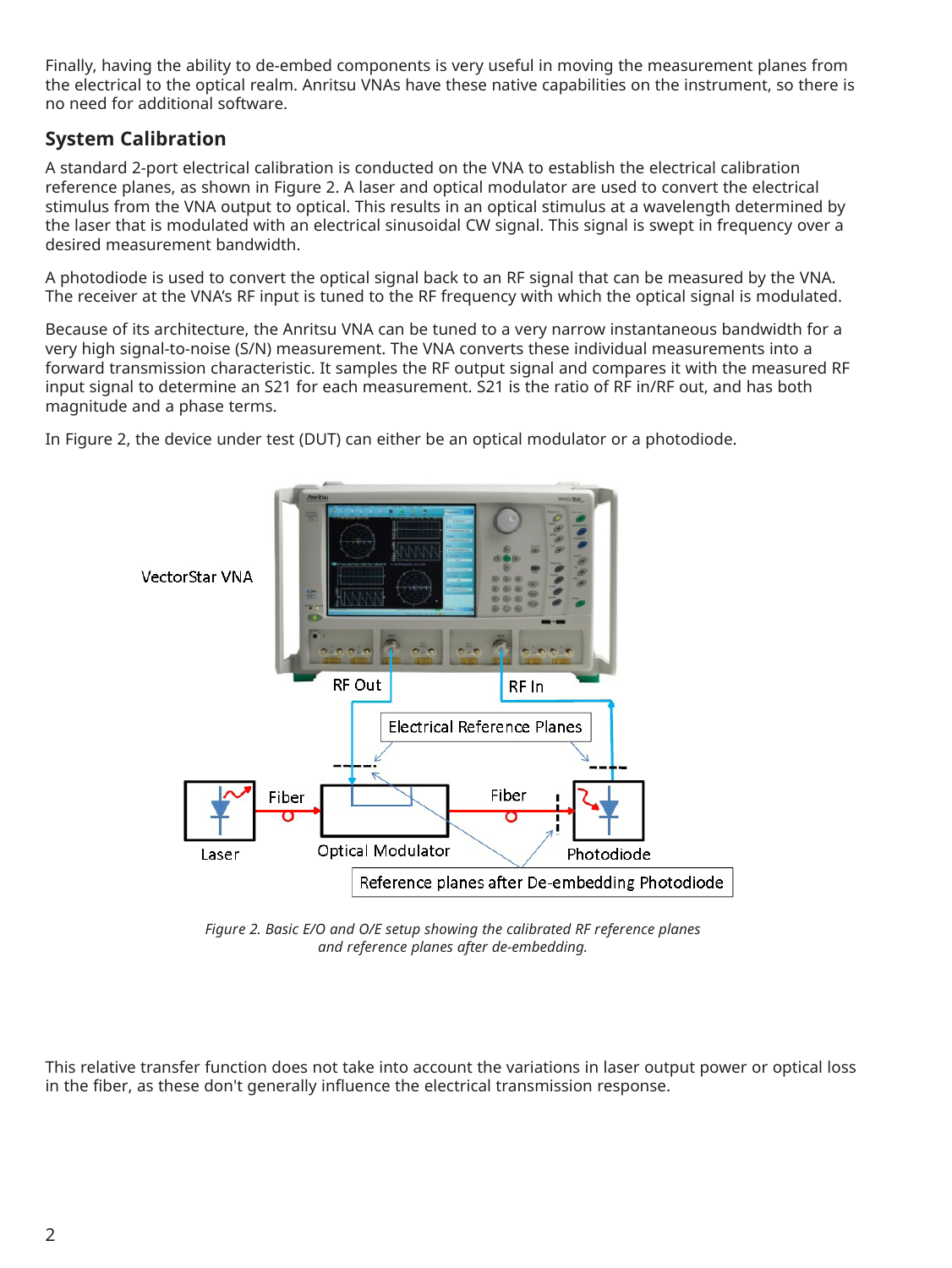## **E/O Measurements**

A photodiode with a characterized O/E transfer function in magnitude and phase can be de-embedded from the combined measurement. It effectively moves the calibration planes to those shown in Figure 2. This will account for the photodiode response and allow measurements of optical transmitters and modulators with the photodiode effectively removed from the set-up. The resulting E/O measurement is an accurate characterization of these devices. Anritsu provides a characterization file with each O/E calibration module that allows the photodiode to be removed from the measurement. This file is obtained using a primary standard characterized by the National Institute of Standards (NIST) basically a reference photodiode.

When the photodiode is de-embedded from the measurement, its optical response and variation over the measurement bandwidth can be accounted for. Accurate measurement of an optical modulator's electricalto-optical characteristics, such as bandwidth, amplitude flatness, phase linearity and group delay can be made. In addition, electrical return loss of the optical modulator's RF input can be measured.

## **O/E Measurements**

If an O/E device, such as an unknown photodiode, needs to be measured, the same set-up shown in Figure 3 can be used. Because the characterized photodiode has been de-embedded, it can be used to characterize the magnitude and phase performance of the optical modulator to be subsequently used in the O/E measurement. This transfer function file can then be used to de-embed the performance of the now characterized optical modulator. At that point, the unknown photodiode can replace the characterized photodiode to measure its performance.

The uncertainty of this measurement will be slightly higher than the E/O measurement because of the second level of de-embedding involved in the measurement.



*Figure 3. E/O and O/E solutions available from Anritsu.*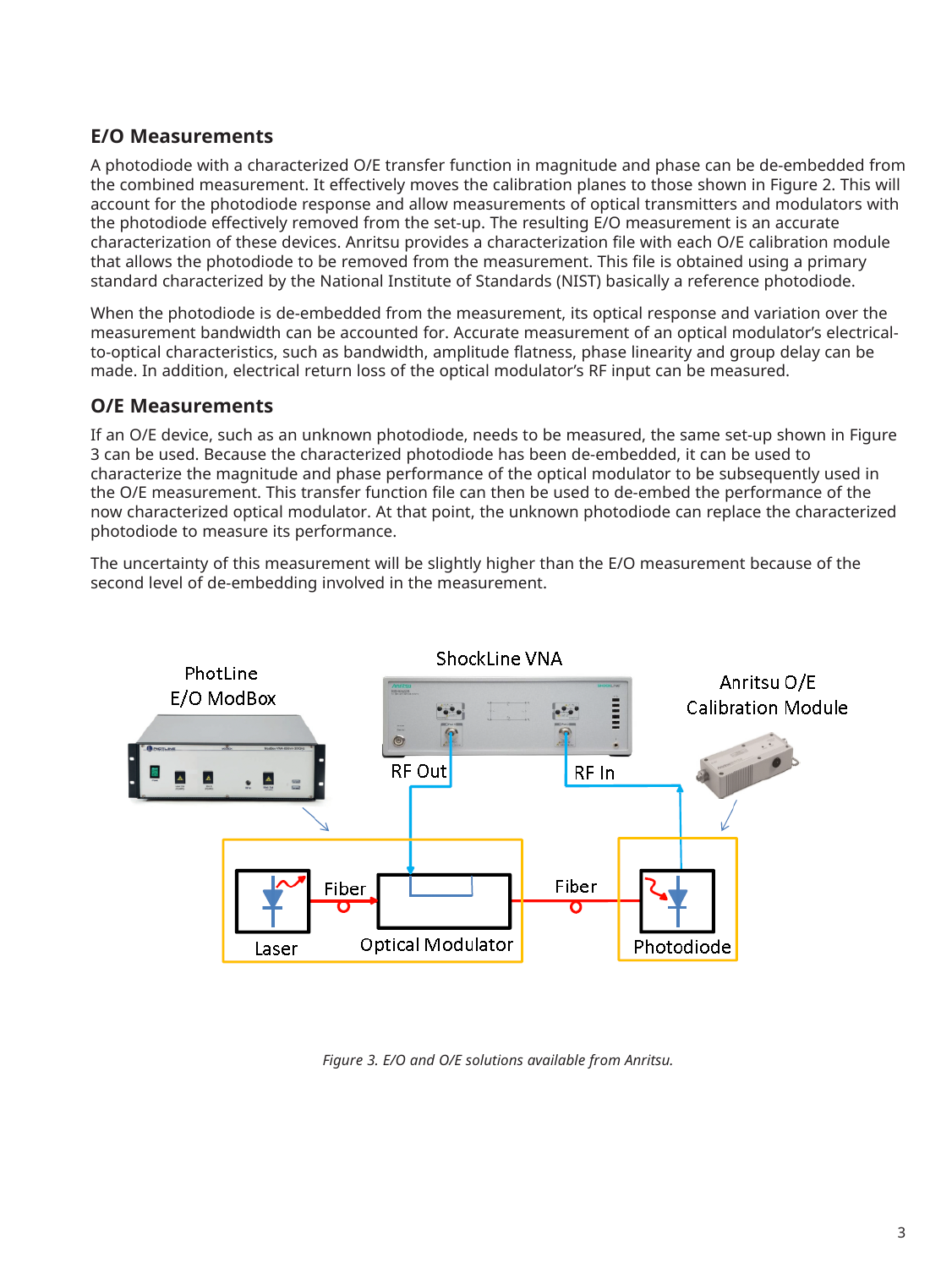## **Anritsu MN4765B O/E Calibration Modules**

Anritsu manufactures several instrument-grade O/E calibration modules (Table 1) that can be used to perform O/E and E/O measurements with the VectorStar® and ShockLine™ VNAs. The MN4765B modules are available in different optical wavelengths with various RF bandwidths to support industry requirements.

These modules enable error-corrected Transfer Function, Group Delay, and Return Loss measurements of E/O and O/E components and subsystems when used with Anritsu VNAs.

Magnitude and phase characterization is obtained using a primary standard characterized by NIST and held in the Anritsu Calibration Lab. The magnitude and phase data is provided (in s2p format) on a USB drive with the module for the purpose of de-embedding the O/E module from the combined measurement. These modules have internal thermal stabilization and precision voltage regulation to minimize drift in photodiode frequency response.

| <b>Anritsu O/E Calibration Modules</b> |                           |                        |  |
|----------------------------------------|---------------------------|------------------------|--|
| <b>Anritsu Model #</b>                 | <b>Optical Wavelength</b> | <b>Frequency Range</b> |  |
| MN4765B-040                            | 850 nm                    | 70 kHz-40 GHz          |  |
| MN4765B-042                            | 850/1060 nm               | 70 kHz-40 GHz          |  |
| MN4765B-043                            | 850/1060/1310/1550 nm     | 70 kHz-40 GHz          |  |
| MN4765B-070                            | 1550 nm                   | 70 kHz-70 GHz          |  |
| MN4765B-110                            | 1550 nm                   | 70 kHz-110 GHz         |  |
| MN4765B-071                            | 1310 nm                   | 70 kHz-70 GHz          |  |
| MN4765B-072                            | 1550/1310 nm              | 70 kHz-70 GHz          |  |

*Table 1. A listing of the O/E modules available from Anritsu.*

## **Photline ModBox-VNA Optical Transmitters**

Anritsu also offers a line of laser/optical modulator products to complete the E/O configuration. These units allow easy-to-use, high-performance characterization of photo receivers and photodiodes when combined with the MN4765B O/E module and the de-embedding tools available with Anritsu VNAs.

The laser/optical modulator products (Table 2) feature low RIN DFB laser sources and high bandwidth electro-optical modulators with excellent flatness and low ripple. There is an automatic bias control to lock the operating point of the modulator independent of operating conditions.

| <b>ModBox Laser/Modulator Products</b> |                           |                        |  |
|----------------------------------------|---------------------------|------------------------|--|
| <b>Anritsu Model #</b>                 | <b>Optical Wavelength</b> | <b>Frequency Range</b> |  |
| SM6906                                 | 850 nm                    | 70 kHz-40 GHz          |  |
| SM6864                                 | 1550 nm                   | 70 kHz-40 GHz          |  |
| SM6860                                 | 1550 nm                   | 70 kHz-65 GHz          |  |
| SM6859                                 | 1310 nm                   | 70 kHz-65 GHz          |  |
| SM6858                                 | 1310/1550 nm              | 70 kHz-40 GHz          |  |

*Table 2. A listing of the E/O optical modulators available from Anritsu.*

## **Conclusion**

This paper presents an accurate, flexible and cost-effective technique to conduct electro-optical testing on fiber optic components, such as laser modulators and photodiodes, using VNAs. The simplicity of Anritsu's MN4765B O/E calibration modules allows highly accurate, vector-error-corrected and stable measurements with the full line of Anritsu VNAs.

## **Additional Reference Documents**

1) Anritsu Application Note P/N 11410-00798 "Electro-to-Optical and Optical-to-Electrical (E/O and O/E)